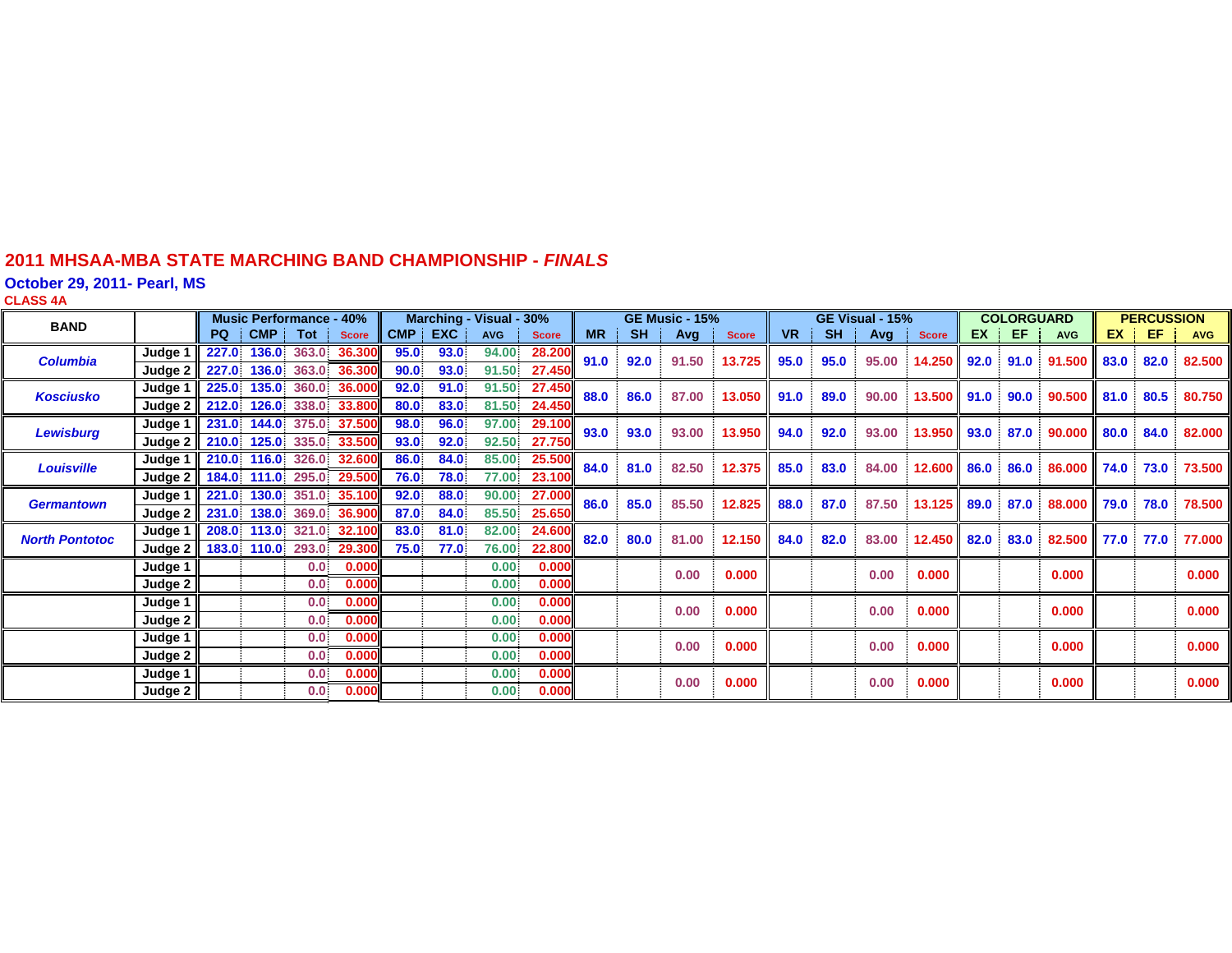### 2011 MHSAA-MBA STATE MARCHING BAND CHAMPIONSHIP - FINALS

**October 29, 2011- Pearl, MS**

#### **SCORING SUMMARY**

| <b>BAND</b>           |               | <b>MUSIC</b>   | <b>VISUAL</b>  |         | <b>GENERAL EFFECT</b> |               |  |  |
|-----------------------|---------------|----------------|----------------|---------|-----------------------|---------------|--|--|
|                       | <b>JUDGE1</b> | <b>JUDGE 2</b> | <b>JUDGE 1</b> | Judge 2 | <b>MUSIC</b>          | <b>VISUAL</b> |  |  |
| Columbia              | 36.300        | 36.300         | 28.200         | 27.450  | 13.725                | 14.250        |  |  |
| Kosciusko             | 36.000        | 33.800         | 27.450         | 24.450  | 13.050                | 13.500        |  |  |
| Lewisburg             | 37.500        | 33.500         | 29.100         | 27.750  | 13.950                | 13.950        |  |  |
| Louisville            | 32.600        | 29.500         | 25.500         | 23.100  | 12.375                | 12.600        |  |  |
| Germantown            | 35.100        | 36.900         | 27.000         | 25.650  | 12.825                | 13.125        |  |  |
| <b>North Pontotoc</b> | 32.100        | 29.300         | 24.600         | 22.800  | 12.150                | 12.450        |  |  |
|                       |               |                |                |         |                       |               |  |  |
|                       |               |                |                |         |                       |               |  |  |
|                       |               |                |                |         |                       |               |  |  |
|                       |               |                |                |         |                       |               |  |  |

| C<br>L        |
|---------------|
|               |
| A<br>S<br>S   |
|               |
|               |
|               |
| $\frac{4}{A}$ |
|               |

#### **FINAL RESULTS**

| <b>BAND</b>           | <b>MUSIC</b>   |                | <b>VISUAL</b>  |           | <b>GEN EFFECT</b> |                  |              |                  | <b>COLOR GUARD</b> |              | <b>PERCUSSION</b> |                 |              |                |
|-----------------------|----------------|----------------|----------------|-----------|-------------------|------------------|--------------|------------------|--------------------|--------------|-------------------|-----------------|--------------|----------------|
|                       | <b>AVERAGE</b> | <b>RK</b>      | <b>AVERAGE</b> | <b>RK</b> | <b>TOTAL</b>      | <b>RK</b>        | <b>TOTAL</b> | <b>PENALTIES</b> | <b>FINAL SCORE</b> | <b>RANK</b>  | <b>SCORE</b>      | <b>RANK</b>     | <b>SCORE</b> | <b>RANK</b>    |
| Columbia              | 36.300         |                | 27.825         |           | 27.975            |                  | 92.100       |                  | 92.100             |              | 91.500            |                 | 82.500       |                |
| Kosciusko             | 34.900         | 4              | 25.950         |           | 26.550            | $\overline{3}$   | 87.400       |                  | 87.400             | 4            | 90.500            | $\mathbf{2}$    | 80.750       | 3              |
| Lewisburg             | 35.500         | 3              | 28.425         |           | 27.900            | $\overline{2}$   | 91.825       |                  | 91.825             | $\mathbf{2}$ | 90.000            | 3               | 82.000       | $\overline{2}$ |
| Louisville            | 31.050         | 5              | 24.300         | 5.        | 24.975            | 5                | 80.325       |                  | 80.325             | 5            | 86.000            | 5               | 73.500       | $6 \,$         |
| Germantown            | 36.000         | 2 <sup>1</sup> | 26.325         | 3         | 25.950            | $\boldsymbol{4}$ | 88.275       |                  | 88.275             | $\mathbf{3}$ | 88.000            | 4               | 78.500       | 4              |
| <b>North Pontotoc</b> | 30.700         | 6              | 23.700         | 6.        | 24.600            | $6\phantom{1}6$  | 79.000       |                  | 79.000             | 6            | 82.500            | $6\phantom{1}6$ | 77.000       | 5              |
|                       |                |                |                |           |                   |                  |              |                  |                    |              |                   |                 |              |                |
|                       |                |                |                |           |                   |                  |              |                  |                    |              |                   |                 |              |                |
|                       |                |                |                |           |                   |                  |              |                  |                    |              |                   |                 |              |                |
|                       |                |                |                |           |                   |                  |              |                  |                    |              |                   |                 |              |                |